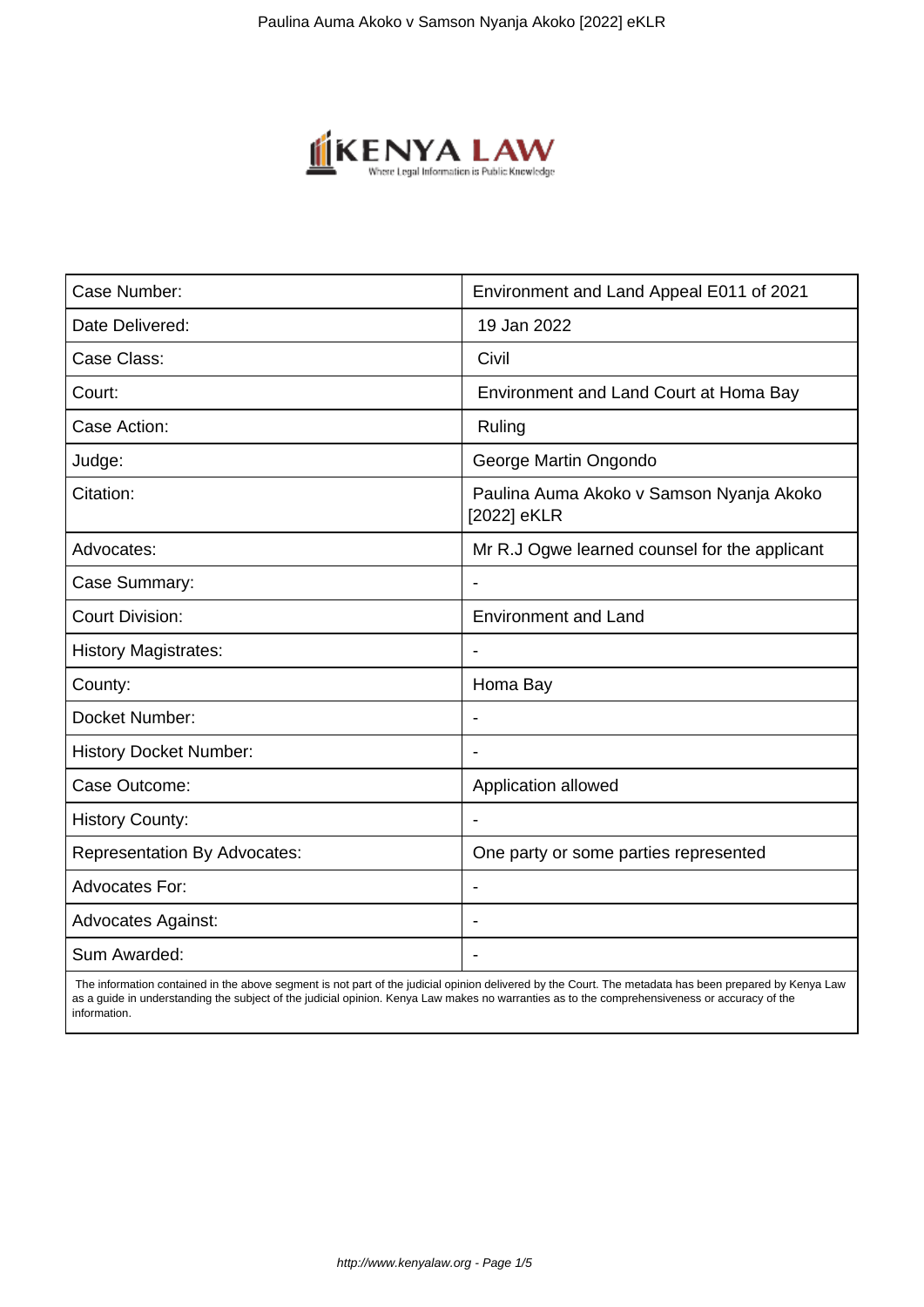# **REPUBLIC OF KENYA**

### **IN THE ENVIRONMENT AND LAND COURT OF KENYA AT HOMA BAY**

# **ELC APPEAL NO. E011 OF 2021**

**PAULINA AUMA AKOKO.......................................................APPELLANT/APPLICANT**

# **VERSUS**

**SAMSON NYANJA AKOKO.................................................................................RESPONDENT**

# **RULING**

1. On 28<sup>th</sup> October 2021, the Appellant, Paulina Auma Akoko (the applicant herein) through Messrs Ogwe and Company Advocates, filed an application by way of a Notice of Motion dated  $27<sup>th</sup>$  October 2021 under Order 42 Rule 6, Order 40 (1) and (2) of the Civil Procedure Rules, 2010, sections 1A and 3A of the Civil Procedure Act Chapter 21 Laws of Kenya. She is seeking the orders infra;

(a) Spent

(b) THAT this Honourable court be pleased to order stay of execution of the judgment delivered on the  $13<sup>th</sup>$  day of October 2021 by the Senior Resident Magistrate, Hon. N.N Moseti (Mr) pending the hearing and determination of the appeal.

(c) THAT an injunction, do issue restraining the defendant/respondent, agents or servants from further trespass onto and/or interfering with the current registration of L.R L/LAMBWE WEST "B" 375 (hereinafter referred to as the suit property) pending the hearing and determination of the appeal.

(d) THAT the cost of the application be in the cause.

2. The application is founded on grounds (a) to (j) as set out on it's face. The same is further founded on a 12-paragraphed supporting affidavit sworn by the applicant on even date and copies of documents marked as "PAA 1" to "PAA 6" which include a copy of title deed in respect of the suit land, L.R No. Lambwe West "B"/375, a copy of the judgment and a copy of proceedings in Mbita SRM's Court Land case No. 17 of 2019 (PAA 1, PAA 2 and PAA 3 respectively) and annexed to the affidavit.

3. Briefly, the applicant laments that she is the registered proprietor of the suit land as shown by the title deed (PAA 1). That she sued the respondent before the trial court by way of a plaint dated  $14<sup>th</sup>$  October 2019 seeking, inter alia, an order of eviction from the suit property. That by the trial court's judgment delivered on  $13<sup>th</sup>$  October 2021, the applicant's case was dismissed with costs to the respondent. That the applicant was aggrieved thereby and commenced the instant appeal which has overwhelming chances of success and likely to be rendered nugatory as the respondent has proceeded to fence and built a house on the suit property in execution of the judgment.

4. In a 26-paragraphed replying affidavit sworn on 15<sup>th</sup> November 2021 and filed herein on  $17<sup>th</sup>$  November 2021, the Respondent, Samson Nyanja Akoko through Messrs P R Ojala and Company Advocates, opposed the application, sought that it be dismissed and that he be allowed to proceed with execution of the judgment and subsequent decree. He deposed in part that the applicant has no arguable appeal. That the applicant has not disclosed the true position of what is happening to the court. That the applicant had filed before the trial court, an application dated  $9<sup>th</sup>$  September 2020 for a temporary injunction and by the time it was allowed on  $16<sup>th</sup>$ December 2020, the respondent had erected his house to almost it's completion on the suit property.

5. The respondent also deposed, inter alia, that the applicant has not demonstrated compelling reasons for the grant of the stay sought in the application. That the applicant will not suffer any prejudice and that he is mischievous and under malicious intention to deny him the fruits of his judgment. That the applicant has not offered any security for the due performance of the decree as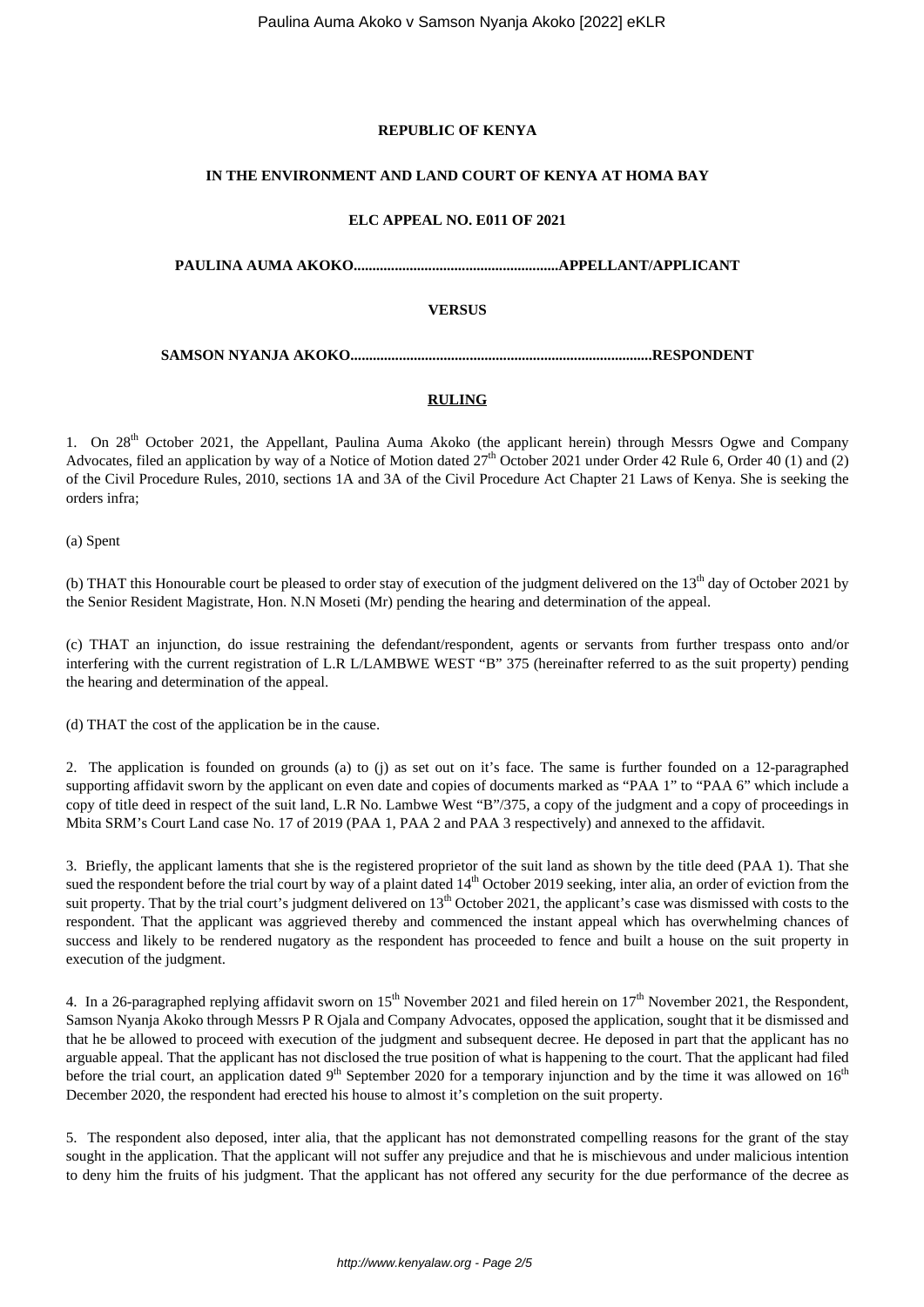required by the law thus, under deserving the orders sought in the application.

**6.** On 29<sup>th</sup> October 2021, this court ordered and directed that the application be canvassed by way of written submissions; see **Order 51 Rule 16 of the Civil Procedure Rules, 2010** and **Practice Direction number 33 of the Environment and Land Court Practice Directions, 2014.**

**7.** Accordingly, learned counsel for the applicant filed a 5-paged submissions dated 8<sup>th</sup> December 2021 on 9<sup>th</sup> December 2021 giving summary of the application, the reply thereto and implored upon the court to find that that the application is merited and should be allowed. That the appeal has overwhelming chances of success and that therefore, the suit land be preserved pending the outcome of the appeal.

**8.** To fortify the submissions, counsel cited the Court of Appeal decision in Civil Appeal (Application) No. E131 of 2021,The Public Service Commission and 72 others-vs-Okiya Omtatah and 4 others **(2021) eKLR** that the applicant must demonstrate that the intended appeal is arguable and will be rendered nugatory (redundant) if the stay is not granted. Counsel further relied on **sections 24 and 25 of the Land Registration Act, 2016 (2012).**

9. On the other hand, learned counsel for the Respondent duly filed a 5-paged submission dated  $3<sup>rd</sup>$  December 2021 on  $8<sup>th</sup>$ December 2021 where reference was made to the suit filed and subsequent judgment delivered by the trial court as well as the orders sought in application. Counsel framed three issues for determination; whether the application is spurious and based on misconception of the law, whether the applicant will suffer substantial loss if the orders sought are not granted and whether the applicant is deserving of the orders sought.

10. To buttress the submissions, counsel relied on inter alia, **Executive Estates Limited-vs-Kenya Posts and Another (2005) 1 EA** 53 on positive orders or sanctions**, Co-operative Banking Insurance and Finance Union (Kenya) (2015) eKLR and Republic-vs-Retirement Benefits Tribunal Ex-parte Heritage A.I.I Insurance Company Limited Retirement benefits Scheme (2017) eKLR**. Counsel also made reference to **Order 42 Rule 6 (2)** (supra) and urged the court to consider the Respondent's opposition to the application and dismiss the application as the it lacks merit and the same is an abuse of due process only meant to deny the respondent the fruits of his judgment.

11. I have carefully considered the application, the replying affidavit and the rival submissions together with the issues framed and the authorities cited in their entirety. In that regard, has the applicant satisfied the set conditions for the grant of the orders sought in the application"

12. In regard to prayer number two (2) sought in the application, the **Concise Oxford English Dictionary 12th Edition at page 1411**, defines the term "Stay of execution" thus;

"*Delay in carrying out a court order."*

13. Order 42 Rule 6 (2) (supra) provides for conditions for stay of execution in case of appeal. The applicant lamented that she is bound to suffer substantial loss as the Respondent has commenced fencing and erection of a permanent structure on the suit property in the execution of the impugned judgment. Ground (i) of the application and paragraph 8 of the Respondent's replying affidavit speak to detriment of the appeal and respondent's house erected on the suit land respectively. The same are captured in the parties' respective submissions. Due to the character of activities being carried out on the suit land by the respondent, the applicant is likely to suffer substantial loss unless the stay sought is granted.

14. The principles of equity including delay defeats equity are anchored under Article 10 (2) (b) of the Constitution of Kenya, 2010. The trial court's judgment was delivered on 13<sup>th</sup> October 2021 while the instant application was filed herein on 28<sup>th</sup> October 2021. Therefore, I am of the considered view that fourteen (14) days delay to mount the application charged against the surrounding circumstances of the matter would not be inordinate and inexcusable as subscribe to the view of Apaloo JA in the case of **Philip Keipto Chemwolo and another-vs-Augustine Kubende (1986) eKLR**.

15. On the requirement of security for the performance of the decree, it is trite law that no person inclusive of a statutory body is exempt from providing security thereof; see **Doshi Iron Mongers Ltd-vs KRA 2020**. Furthermore, the Honourable court has the absolute and unfettered discretion to order the nature of security to be provided by the applicant.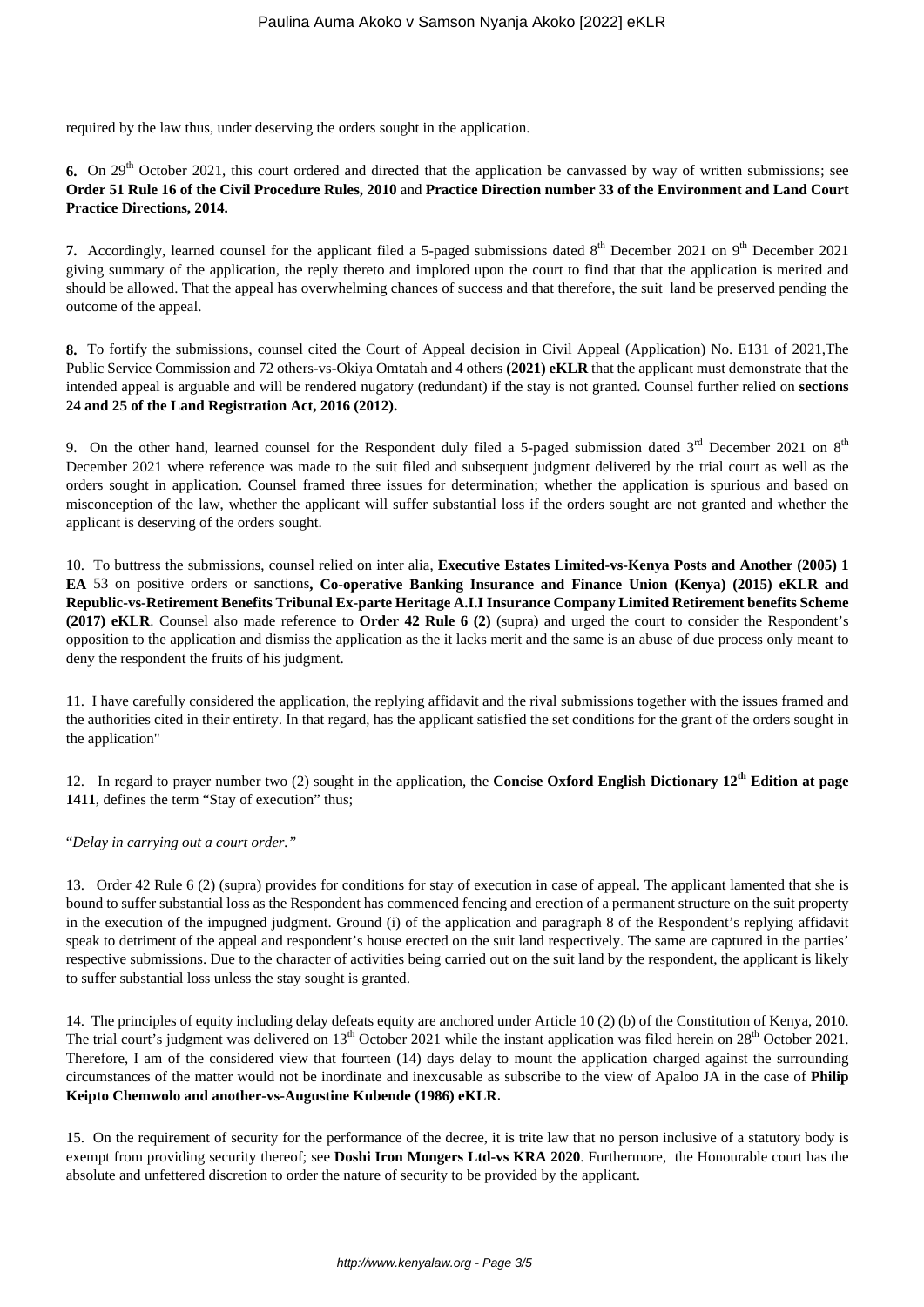16. In addition, the applicant has an unlimited right to fair hearing of the appeal under **Article 50 (1) as read with Article 25 (c) of the Constitution.** In the case of **Butt-vs-Rent Restriction Tribunal (1979) eKLR**, the Court of Appeal held in part;

"….and the appellant has an undoubted right of appeal…."

17. Notably, by dint of the draft memorandum of appeal annexed to the application, this court admitted the present appeal on  $23<sup>rd</sup>$ November 2021. Clearly, there are triable issues including proprietorship of L R No. Lambwe West "B"/ 374 and the suit property as well as alleged fraud and trust thereof as disclosed therein; See also the Public Service Commission case (supra).

18. So, the appeal should be heard on it's merits as stated in Philip **Chemwolo case (supra)**. More fundamentally, the applicant's right to access justice including this appeal is secured under **Article 48 of the Constitution of Kenya, 2010.**

**19.** As regards the injunctive relief sought in the application. I am guided by the case of **Giella-vs-Cassman Brown and Company Ltd 1973 EA 358** cited in **Nguruman Ltd-vs-Jan Bonde Nielsen and 2-others 2014 eKLR,** among other authoritative pronouncements. The duration of an injunction is within the discretion of the trial judge and depends on the circumstances of the case as noted in **National Bank of Kenya Ltd-vs-Shimmers Plaza Ltd 2009 KLR 278 at 283**. The court is aware of the conditions under Order 40 Rule 2 of the Civil Procedure Rules, 2010 that are meant to curb the abuse of temporary injunctive orders.

20. Moreover, this court has the mandate to grant interim preservation orders including injunctions under **section 13 (7) (a) of the Environment and Land Court Act, 2015 (2011).** Status quo orders regarding the property in dispute are also envisaged thereunder.

21. In the emerging scenario, the merited interim preservation order is the maintenance of the prevailing status quo order in respect of the suit property in lieu of the injunctive order as per prayer number three (3) in the application; see the Court of Appeal decision in the case of **Ogada-vs-Mollin (2009) KLR 620** and **PKA-vs-MSA 2009 KLR 745**.

22. Wherefore, I find merit in the application dated  $27<sup>th</sup>$  October 2021 and filed herein on  $28<sup>th</sup>$  October 2021 hence hereby allow it in the following terms :

a) stay of execution of the judgment rendered on  $13<sup>th</sup>$  October 2021 in Mbita SRM's Court Land Case number 17 of 2019 is granted pending the hearing and determination of this appeal.

b) status quo order over the suit property is hereby issued and in particular, the respondent shall not continue to erect and complete the erection of any permanent structure on the suit property and the applicant shall not sell or dispose of in any manner the suit property or any part thereof pending the hearing and determination of the appeal.

c) The applicant shall deposit in court within the next seven (7) days from this date, the original title deed in respect of the suit land as security for the due performance of such decree or order as may ultimately be binding upon her, failing which the stay shall lapse without a further order of this court.

d) Costs of the application be costs in this appeal.

# **DATED AND DELIVERED AT HOMA BAY THIS 19TH JANUARY 2022**

#### **G M A ONGONDO**

**JUDGE**

#### **IN THE PRESENCE OF:**

# **I. MR R.J OGWE LEARNED COUNSEL FOR THE APPLICANT**